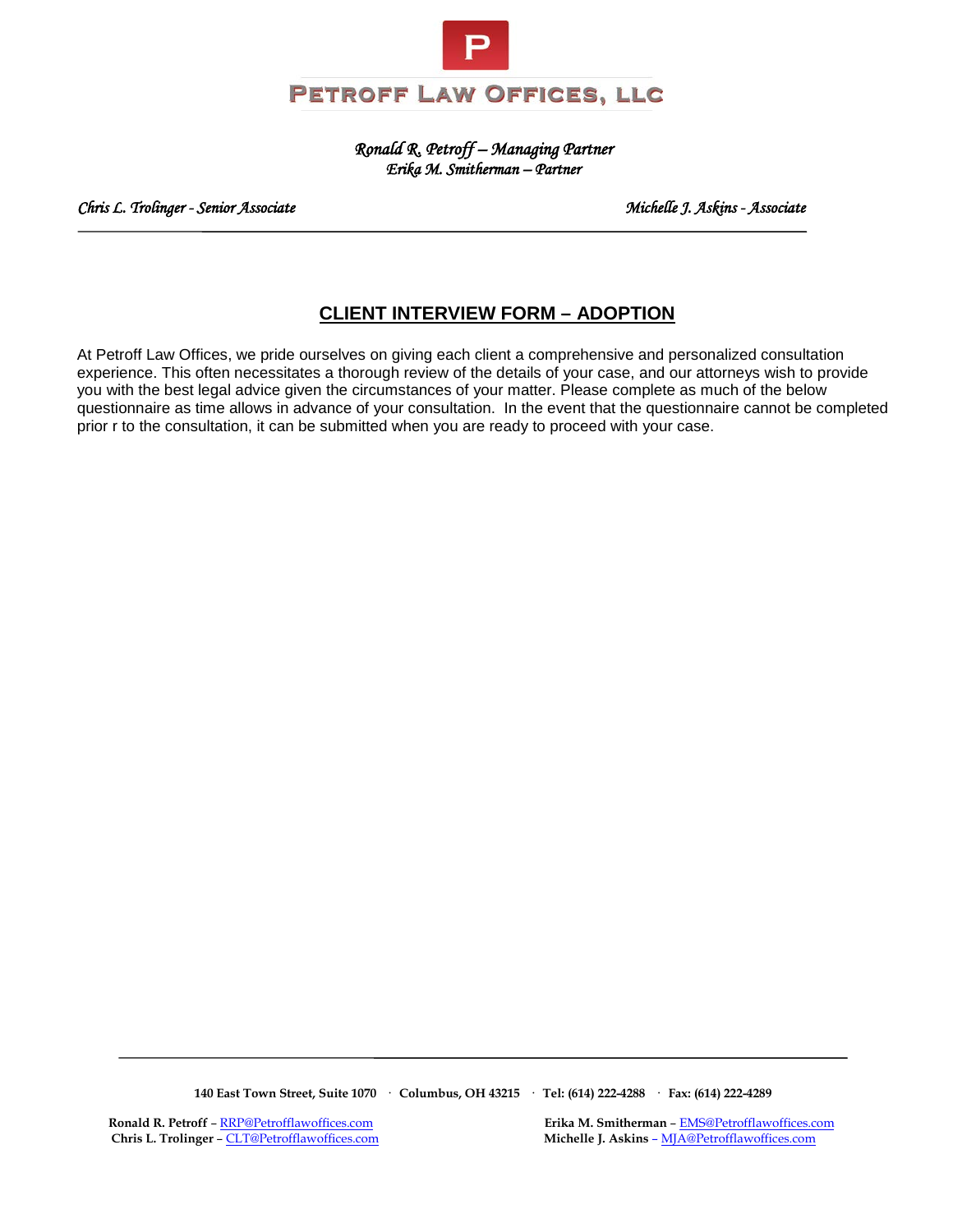## **I. Information for Biological Parents**

## **General Information:**

| <b>Biological Mom</b>          | <b>Biological Dad</b>                                  |
|--------------------------------|--------------------------------------------------------|
|                                |                                                        |
|                                |                                                        |
|                                |                                                        |
|                                |                                                        |
|                                |                                                        |
|                                |                                                        |
|                                |                                                        |
|                                |                                                        |
|                                | Social Security Number________________________________ |
|                                |                                                        |
|                                |                                                        |
|                                |                                                        |
| <b>Employment Information:</b> |                                                        |
|                                |                                                        |
|                                |                                                        |
|                                |                                                        |
|                                |                                                        |

# **II. Information Concerning the Petitioner (the person who is seeking to adopt the minor child)**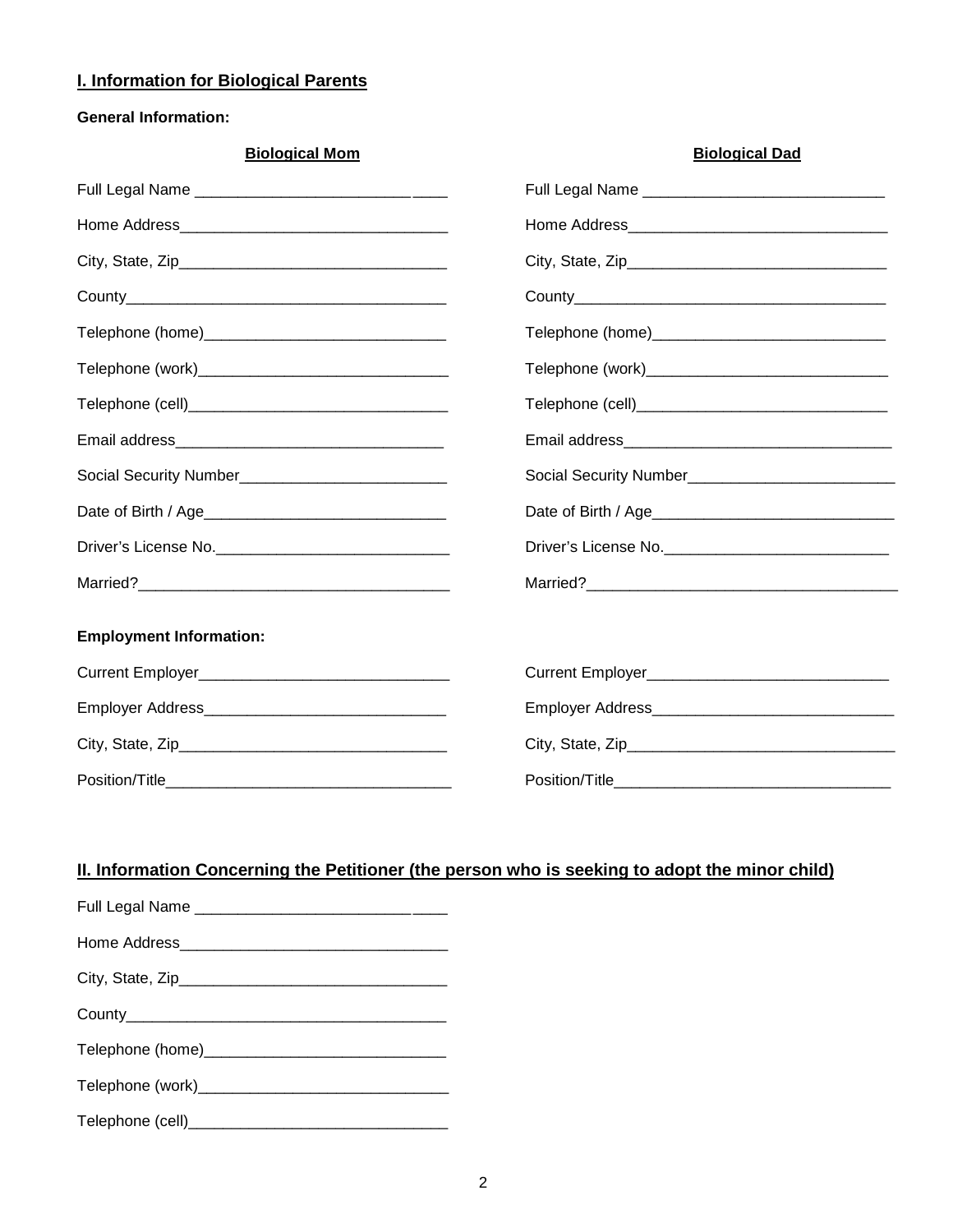| Date of Birth / Age  |
|----------------------|
| Driver's License No. |
| Married?             |

# **III. Children to Be Adopted**

**A. Insert the information requested below for all minor or dependent children to be adopted. List the residences for all places where the children have lived for the last FIVE years.** 

| <b>Child's Name:</b><br>1.            |         |                          | <b>Place of Birth:</b>                                                                      |              |
|---------------------------------------|---------|--------------------------|---------------------------------------------------------------------------------------------|--------------|
| Date of Birth:<br>Period of Residence |         | Check if<br>Confidential | Male $\Box$ Female<br>Sex:<br>$\Box$<br>Person(s) With Whom Child Lived<br>(name & address) | Relationship |
| to                                    | present | Address<br>Confidential? |                                                                                             |              |
| to                                    |         | Address<br>Confidential? |                                                                                             |              |
| to                                    |         | Address<br>Confidential? |                                                                                             |              |
| to                                    |         | Address<br>Confidential? |                                                                                             |              |

| 2.                                    | <b>Child's Name:</b> |                          |                                                                                   |              |  |
|---------------------------------------|----------------------|--------------------------|-----------------------------------------------------------------------------------|--------------|--|
| Date of Birth:<br>Period of Residence |                      | Check if<br>Confidential | Male $\Box$ Female<br>Sex:<br>Person(s) With Whom Child Lived<br>(name & address) | Relationship |  |
|                                       | to                   | present                  | Address<br>Confidential?                                                          |              |  |
|                                       | to                   |                          | <b>Address</b><br>Confidential?                                                   |              |  |
|                                       | to                   |                          | Address<br>Confidential?                                                          |              |  |
|                                       | to                   |                          | Address<br>Confidential?                                                          |              |  |

**3. Child(ren)'s Social Security Number:\_\_\_\_\_\_\_\_\_\_\_\_\_\_\_\_\_\_\_\_\_\_\_\_\_\_\_\_\_\_\_\_\_\_\_\_\_\_\_\_\_\_\_\_\_\_\_\_\_\_\_\_\_\_\_\_\_**